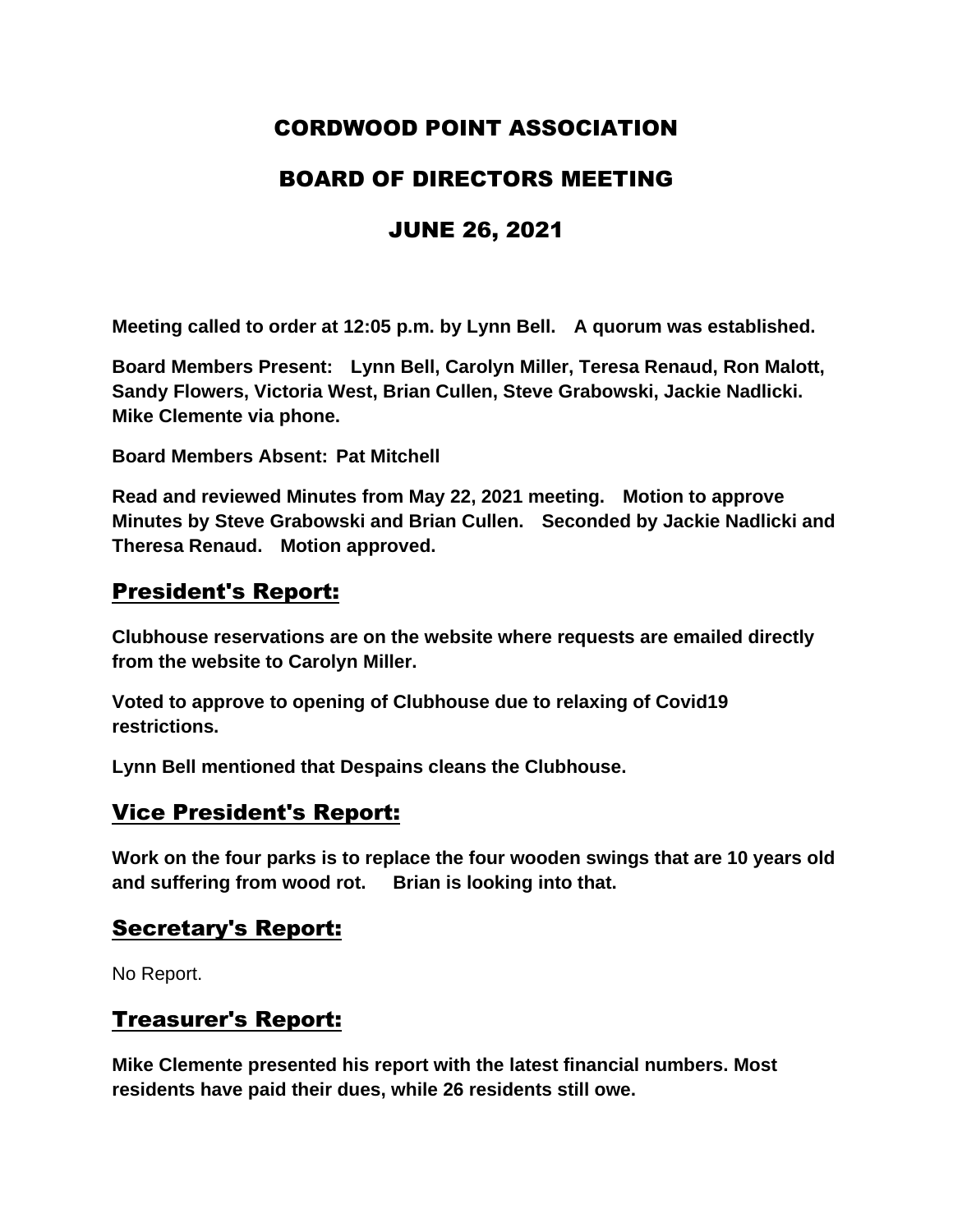# Unfinished Business:

**Ideas of raising new revenue sources including increasing membership dues from \$40. Applying this fee to vacant lots vs. houses mentioned by Brian Cullen.** 

**Pat Mitchell is resigning from the Board as she is moving out of the area.**

**Welch/Woods home not livable. Lynn gave him resources to remove the mobile home. Nothing has been done yet. A lawyer will be contacted.**

**Bob Ulrich trailer, ditches, road edges, mosquitos complaint - debate on how and what to do for road edges mosquito breeding ground issue** 

**DH4 to be contacted on issue, mosquito dunks mentioned**

**Stoyk property at the end of Birchall not liveable and lien on property for not paying dues.**

### Active Committees:

**Sign up sheets were on the tables for volunteers to sign up.**

#### New Business:

**New Board Officers elected:**

**President: Ron Malott**

**Vice-President: Brian Cullen**

- **Treasurer: Mike Clemente**
- **Secretary: Victoria West**

**Four (4) Dog Bag Boxes to be purchased and installed in each of the four parks near the "Dogs on Leashes" signs.**

**Capital improvement plan and what improvements look at budges and charges per lot. More to be discussed at next meeting.** 

**Brian will be contacting Brett Shank of Cheboygan County Road Commission Department regarding the subdivision pot holes and ditches.**